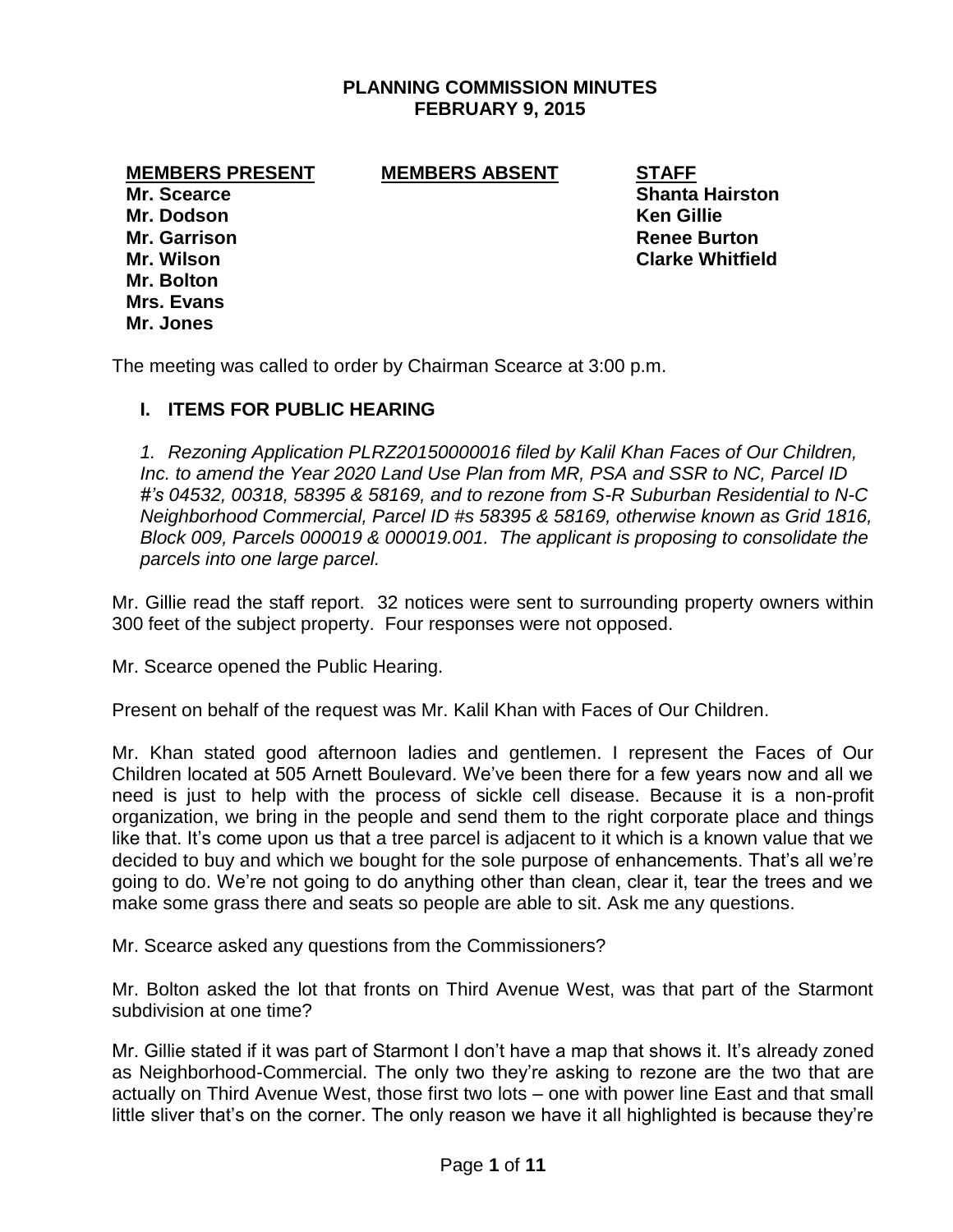asking to change the land use plan for all four of them so it was highlighted for the change in the land use plan. It's not a rezoning for that portion.

Mr. Scearce stated thank you sir.

Mr. Scearce closed the Public Hearing.

### **Mr. Bolton made a motion to recommend approval of the request as submitted. Mr. Dodson seconded the motion. The motion was approved by a 7-0 vote.**

*2. Rezoning Application PLRZ20150000019, filed by Keith Walden on behalf of CWC Holdings, requesting to rezone from OT-R, Old Town Residential to A-R, Attached Residential, vacant parcels on the west side of Stewart Street; Parcel ID #s 20596, 20597, 25672, 22841, 24958, 25085, 25226, 22099, 25069, and portion of 25070, otherwise known as Grid 1719, Block 005, Parcels 000001 – 000009 and portion of 000010 & 000011 of the City of Danville, Virginia, Zoning District Map. The applicant is proposing to rezone the above-mentioned properties to A-R, Attached Residential in preparation for consolidation and construction of attached and single family dwellings.*

*3. Special Use Permit Application PLSUP20150000020, filed by Keith Walden on behalf of CWC Holdings, requesting a Special Use Permit to allow for a waiver to the minimum district size in accordance with Article 3.G; Section C, Item 22 of the Code of the City of Danville, Virginia, 1986, as amended on parcels on the west side of Stewart Street; Parcel ID #s 20596, 20597, 25672, 22841, 24958, 25085, 25226, 22099, 25069, and portion of 25070, otherwise known as Grid 1719, Block 005, Parcels 000001 – 000009 and portion of 000010 & 000011 of the City of Danville, Virginia, Zoning District Map. The district size proposed is approximately 2.56 acres when 5 is required.*

Mr. Gillie read the staff report. 76 notices were sent to surrounding property owners within 300 feet of the subject property. Seven responses were opposed; 12 responses were not opposed.

Mr. Scearce opened the Public Hearing.

Present on behalf of the request was Mr. Keith Walden from CWC Holdings.

Mr. Walden stated good afternoon my name is Keith Walden. I'm representing CWC on Stewart Street. I think it's our third or fourth time being here, so I think everyone has a picture of what we want to do. I can describe it again or go through the questions or go through the other items I want to bring up if we need to.

Mr. Bolton asked the condition of ten units attached single family, are you okay with that? I noticed staff conditioned the Special Use Permit on this particular one with the attached single family to ten. That's okay?

Mr. Walden stated yes.

Mr. Scearce asked did you have anything else you wanted to present in addition or do you just want to wait and see if there's any questions?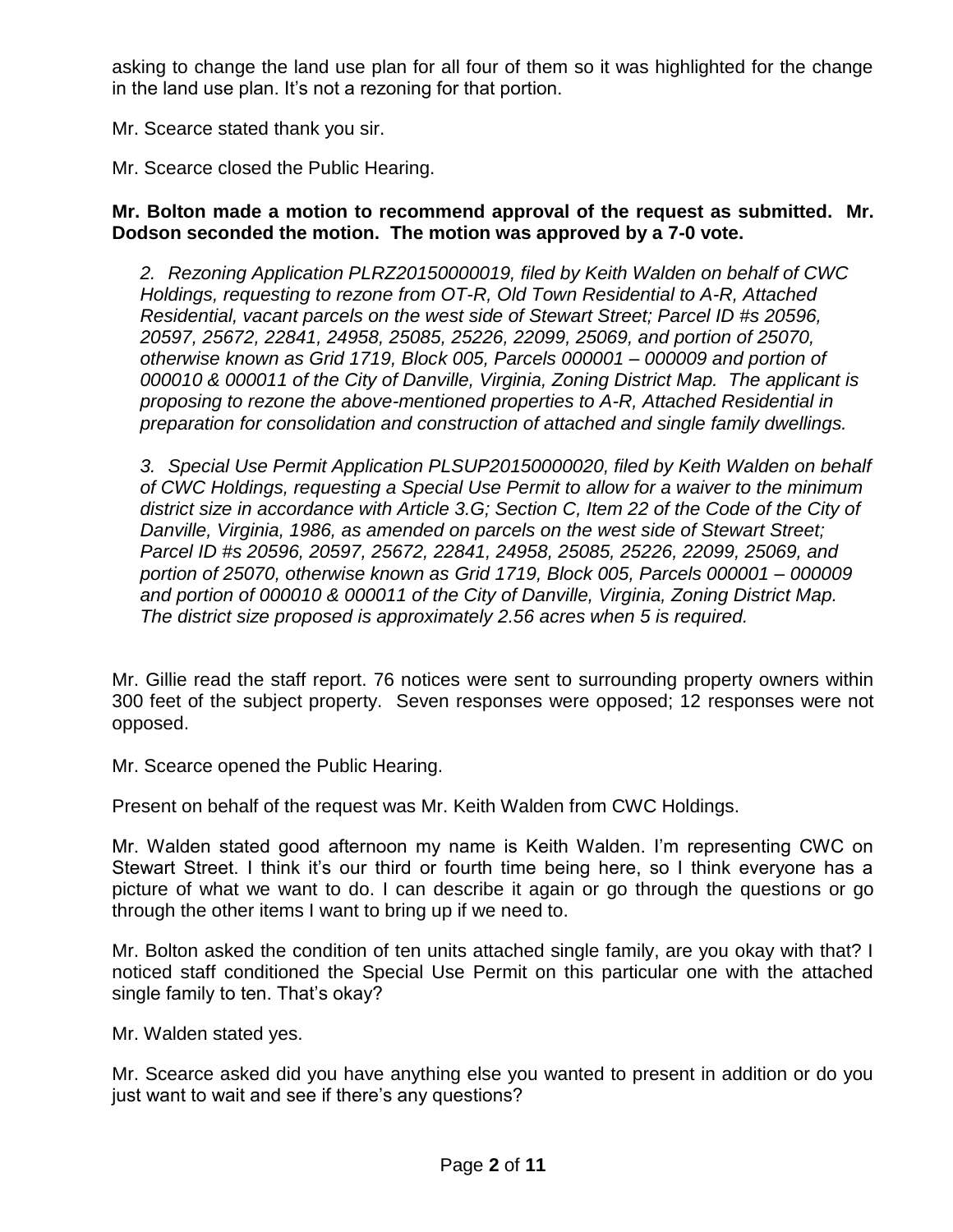Mr. Walden stated well if there's any opposition I can. One thing I want to bring up is the survey the City paid for and had a gentleman come and do. I can read some of it. Stewart Street is right in the middle of where we need housing in the City of Danville, Virginia. I'll be glad to read that if I need to or I can wait until the opposition needs to hear it. Whatever you think I should do, I guess.

Mr. Scearce stated if you just want to wait and see if you need to. Anyone else wish to speak?

Mr. Wilson stated we have a new picture here, is there any way that we can discuss? I know we have it in our packet, but we've moved placement key to the apartment building.

Mr. Walden stated what we've done is the apartment building started out here with opposing neighbors on this location. We moved it down to where this pond is and we had opposition on that. So we moved it around here which is basically as far back away from anybody as we could get it. So we're trying to accommodate the neighborhood. So that's about all we can do on the apartment building. Any other questions?

Mr. Jones asked how big is that pond going to be?

Mr. Walden stated you know, this pond is a retention pond. Its acreage or exact size, I do not know that. This is all based on the engineering that will have to be done for the environment, which is controlled by the federal government, so I really don't know the exact size. It is what it is basically, and we're required to do that by the federal government.

Mrs. Evans stated I have a question. Did you bring pictures this time of proposed things you're looking at for housing?

Mr. Walden stated no I did not. One thing I would like to bring up on that if we don't do this- I know everybody says it's just your word as far as what you're doing – but if I don't do this I can come back in there and put the same thing that was there before I tore it down without anyone's approval.

Mrs. Evans stated and I realize that.

Mr. Walden stated so I don't have pictures because pictures cost about \$20,000 and I don't want to spend the money for pictures without the approval. Nobody wants to take my word for it but I've been doing this for 30 years. I've got a reputable company and I'm not just some guy from out of town that's come in to do this. I've been here for a long time and I hope that they will take my word that I'm going to do a nice project. That's kind of where we are on it, but it's going to be nice, luxury apartments and nice housing.

Mr. Scearce stated we're only dealing with the Zoning, if that's done as he said plans would have to be drawn and approved by the City and signed and all of that. It's premature.

Mr. Walden stated it's a little bit premature for that part; we're trying to do the Zoning. I can assure that it's going to be a nice neighborhood, no questions.

Present on behalf of the request was Mrs. Melanie Vaughan at 235 West Main Street.

Mrs. Vaughan stated good afternoon, I'm Melanie Vaughan. My husband Kevin and I live at 235 West Main Street. We called Keith and he was very willing to meet with us. He came to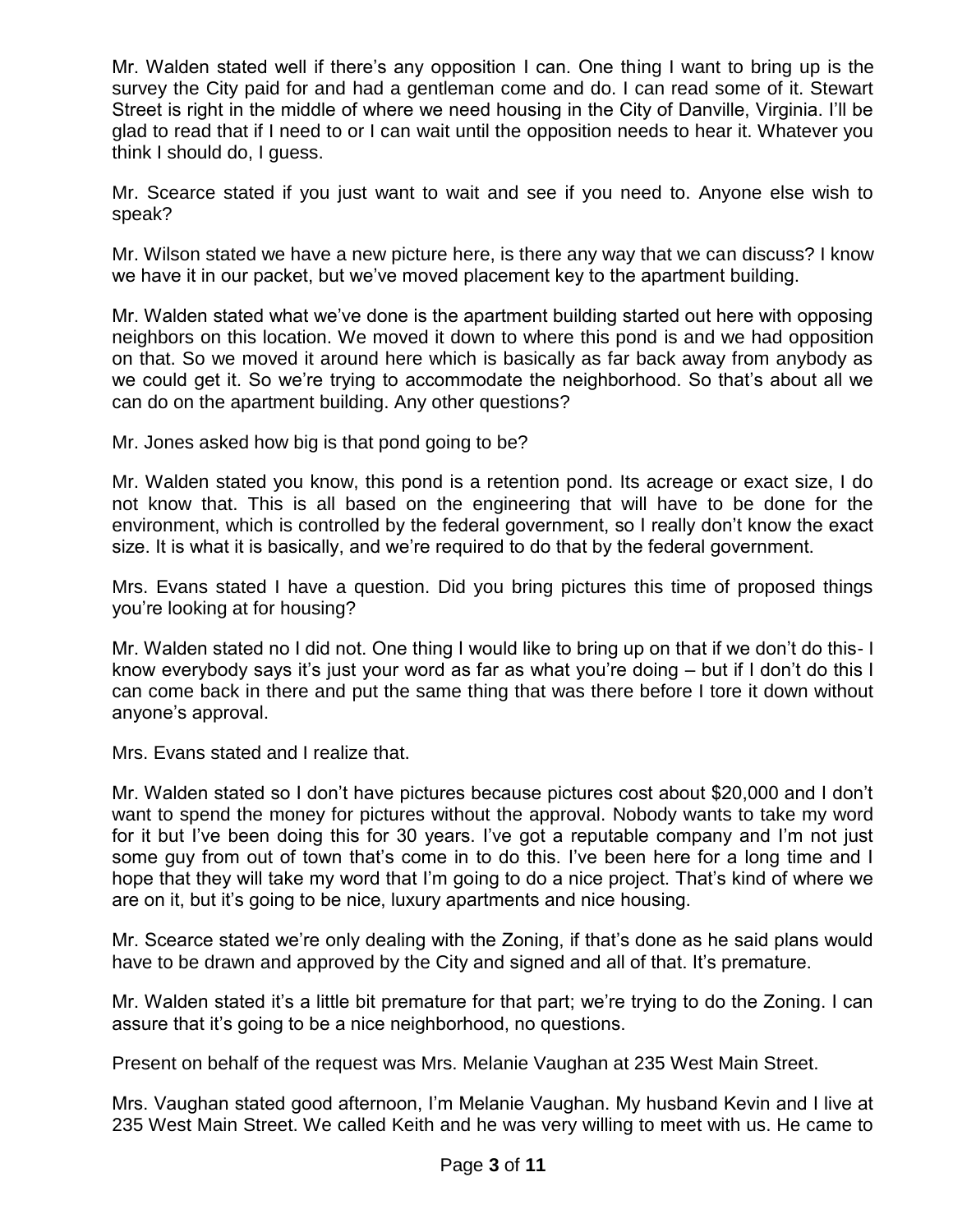our house and spent quite a bit of time talking about the change that he was going to make in the plan which is reflected here. We believe that he's sincere in his plans to do something upscale, nice, and something that would enhance the neighborhood. Of course the details of that need to be in writing, which they would be at some point. I guess the way we feel is if the rezoning and cul-de-sac are inevitable, this is the best plan we could have. We've been told that the units cannot go along Central Boulevard and that just logistically won't work. So it's really up to you to decide. It's the rezoning of the cul-de-sac, the plan is lovely, we don't object to that and we also looked at the housing study and saw Charles Buki's presentation and this is one of the priority areas- River District, to Averett, to DCC- this will be one of the first new developments in the City discounting the warehouse area where they took existing buildings. This is brand new construction and probably the first within the City limits in a long time. We've lived here for nine and a half years and thinking of that housing study and the direction it is pointing, this development could be a very positive thing. You know, the Zoning is out of our hands, and the cul-de-sac is out of our hands; so the development, we believe, will be very attractive. One other thing I wanted to mention is from the traffic study that the City did, we have been told that the traffic light would not be needed at the corner of West Main and Stewart. We suggested perhaps stop signs would be a good alternative. We have been advised that this is not a good alternative at all, so we can't take that suggestion. Otherwise I have nothing else to say. If anybody has a question, but thank you so much for your time.

Mr. Scearce asked anyone else wish to speak?

Present in opposition to the request was Mrs. Shelby Clark.

Mrs. Clark stated hi I'm Shelby Clark at 227 Montague. My backyard is almost directly behind the parking lot. I've had my objections to this since I got my letter in the mail- the first letter. I do want to talk about that because the mail-outs have been brought up several times. When the 18 people versus 16- there was 16 for and 18 opposed- out of those 16 for, six of those people do not even live on our street. It is property that is owned and is rental property. So you've got ten people that are actually for it and two of those houses are on Marshall Terrace. So the people that are directly affected by this in their backyards and you're seeing us here because this is not something I want to wake up to every morning and have to view out of my backyard. While I think the pond is a great think, I don't know if it legally has to be there. Is there some other water distribution that you could do instead of having to have a pond? I don't understand what he's talking about.

Mr. Gillie stated the Commonwealth of Virginia has storm water requirements for quality as well as quantity. The regulations changed as of July last year on how storm water was handled. It used to just go basically into drainage systems and disappear into the river. They've changed the rules progressively and now you have to deal with not only the quantity- how much water comes off and how fast it comes off- but also the quality of it. So you usually have to hold the water and let any dirt or whatever else like oils that are trapped in that from the first rain settle out so the water goes into the streams and into the system's cleaner and also cooler. One of the ways to deal with that is creation of a pond. There are other ways to deal with that. So the pond may or may not be depending on what the engineering comes up with. It's a conceptual idea here shown on this diagram, but there may be other ways to deal with that. We haven't gotten that far along because that design work is quite expensive to figure out whether or not our pond is necessary or whether you can channel it through piping or other means. There are different ways to deal with it and I guess the developer would have to answer further how far along he is. A pond is not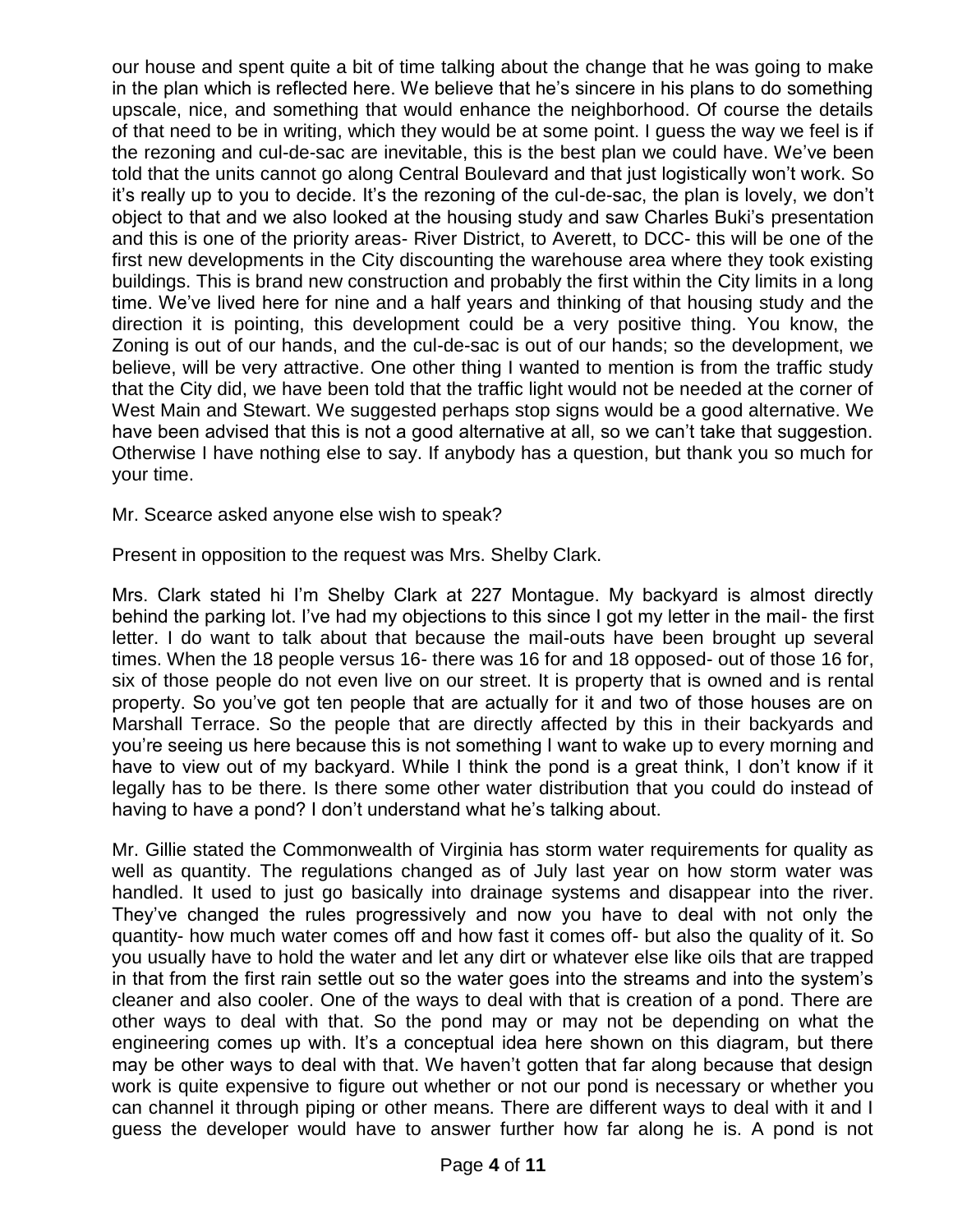necessarily preferred, but you see it more. If anyone is familiar with the gas station that was just built up on Mount Cross Road kind of across from Sam's- I think it's Murphy Expressthere's that pond out in front of it. Now if you'll also notice the Zaxby's restaurant and Sleepy's, they don't have one; but if you looked over the hill behind Target, you'll see two large ponds below that. They go into that system which goes with the pond behind the Target building down over that hill. That water is filtered out before it enters the stream. It's a way a lot of people are going about to do it, but it doesn't necessarily have to occur here. They put it in as conceptually, but it may or may not be there.

Mrs. Clark asked I mean is this something that we eventually have a say in or once this is done multi-family the developer gets to do that behind the scenes with building permits?

Mr. Gillie stated they'll work with the City and also the State on that. Will neighbors be involved in the pond? No they will not just because it goes to the State. That's where the Engineer comes in. The Engineer has to send it off, the State has to approve it and locality has to approve it. Again there are different means to do it. I don't want to say it's going to be a pond; it may or may not be. Neighborhood concerns are something that we take into account, but it's a way that really the State is kind of forcing people to go to. You can see with Murphy's Express you can clearly see that they've put a pond in. It also provides wetlands and other things so sometimes it's a benefit for the environment. They're kind of steering you that way.

Mrs. Clark stated well when you're talking about runoff and oils and things like that it makes me wonder are there going to be fish to eat the mosquito population. Are we going to have an excess snake population running through our backyards? It's already a very wet area as you all have already heard, we already have issues with our water in the backyards through that section. It already stays wet and we already have farming issues with the water. If this is something that's not an add to it, I would definitely say go for it. If it's something that's going to make more of what we already have and contribute more to water issues that we have, it could be done a better way. I would just like to say that I am very much against it. I feel like it's a safety hazard for our children in the neighborhood. It's either that or it's going to have a huge fence around it and be an eyesore. So I'm not really too keen on the pond, I'm just going to tell you guys that. And I'm saying that because I know that's where we're getting ready to go. I just go the pond thing so I wasn't clear on how that worked with the neighborhood and if we have a voice on how this gets developed.

Mr. Scearce stated right now there's no plan in place on Stewart Street and that's why you've got a problem. This right here is being built and should alleviate any problems because it's going to collect the runoff water.

Mrs. Clark stated and that is like I said a huge concern because it's up on a higher level of the street where everything runs down. It's up further than where we are. So I feel like it could cause more issues for us in our backyards.

Mr. Gillie stated the water that runs off now is basically uncontrolled. It runs off straight through. This will have to control that water. So if anything they're designed to the flow of water now to control it. Now the mosquitos and other things, I can't say yet because this is new State regulations and we're trying to see how that works ourselves. As for the amount of water and everything flowing, this will control and slow the amount that's coming down so it should lessen that. The City built one on Orchard Drive- if you're familiar with Nor Dan Shopping Center- across the street from it is a large kind of retention base that the City built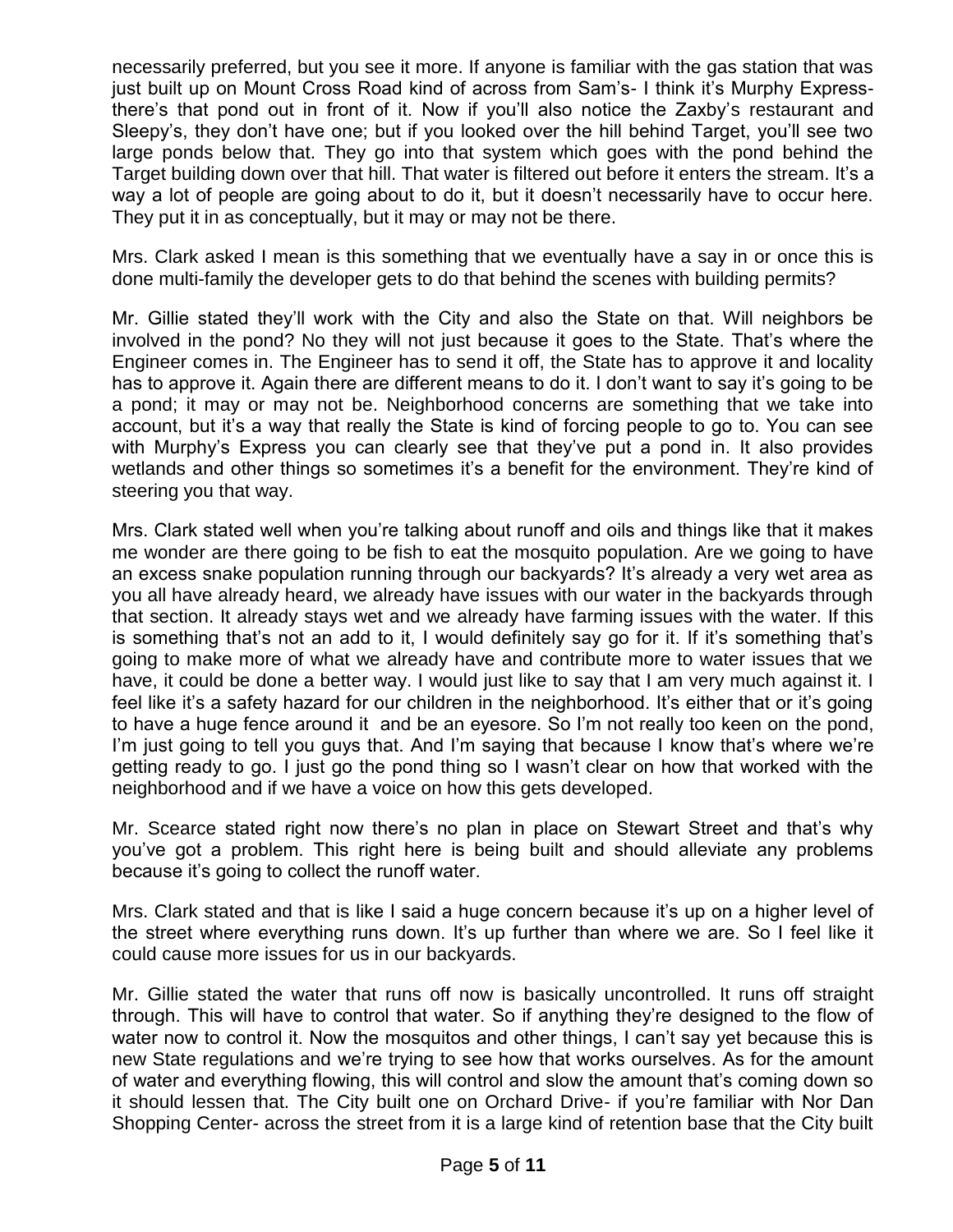because we're having flooding issues further down. That has been very effective in slowing the amount of water that comes down through those streets behind it. We haven't had as far as I know any complaints about mosquitos or other things, but I can't guarantee it. I'm not going to say you won't have that because anything will breed in water. Usually deep water mosquitos don't go in that; they're in more small standing ponds.

Mrs. Clark stated well I didn't mean to sidetrack you too far. I think it's great to add to the greenspace, it's just that we already had water issues. The other concern that I have is the cul-de-sac where it is in the key to the original plans; the second cul-de-sac is still there. That concerns me with someone being given multi-family housing on certain lots and being given the go ahead and then this plan changing and it's just going to move further down the street in my backyard. I'm going to voice my opinion on that because I've done a lot of my own research and I do real estate and I own two homes. I had the conversation with Ken about property value and whether this project would affect the value of my home certainly by increasing it or by decreasing it, but it's not so much that it is a comp for my house but it is a negative marketing value for my home. If these apartments creep down anymore at all, I have apartment buildings to the left of my home and I will have apartment buildings directly behind my home which will impede on the sale of my home if I ever want or need to sell it. I feel like if there's a way to take these last few lots and not do anything with them and see how the beginning of the project goes- I know he said this is a do it all in one shot or we're not going to do it at all- I own my home and I pay taxes and I just do not want to see my property be unmarketable because I have a three story apartment building in my backyard. Originally we started off with five, and we only have two in the picture. He still owns some of this other property and the cul-de-sac is still there. Those are my concerns and I really want to see this project go. I would like to see the parking lot moved out from behind my house for privacy reasons and noise. We are in single family homes and we are a neighborhood. In essence when we're looking at five buildings I see this as an apartment complex because that's what it is. I don't care how nice you make them, 60 units is an apartment complex. They're narrowed down to two and if it stays this way, I'm for it as long as I can get this parking lot from behind my house. We've been here three times now and I would like to see this come to an end as well and a development put back up and I not have to see you again.

Mr. Walden stated I too was concerned about mosquitos when I was told I would have to put a retention pond in my project. Brian Dunevant who controls those things here at City Hall informed me that mosquitos do not breed in water more than six inches deep because there are other organisms in the water that eat the mosquito larvae. So that's why you have problems with old tires and things like that which hold a little bit of water and anything deeper than that, mosquitos are not a problem. I haven't had any problems with retention ponds in the last six or seven years. Also on the apartments, because the size of the multifamily lot was increased from one point five acres which restricts the number of units based on the size of the lot. One point five would be restricted to 24 units. This lot is actually two point seven acres, but it's not going to be 60 units on two point seven acres. There will only be 24 units. The reason for the fact that it needs to be two point seven is because of the topography issues. This area where it was originally proposed was relatively flat and so there wasn't much concern about elevation changes and things like that whereas with the lot on the end there's probably going to be elevation issues and things like that. This is the same 24 units that were proposed in the original plan. There is an increase in two units of townhouses; there is a decrease in number of single family houses from ten to nine, but if you will recall in the last proposal there were four lots at the end of the cul-de-sac that we were not requesting for rezoning. So those lots are now going into the apartment building.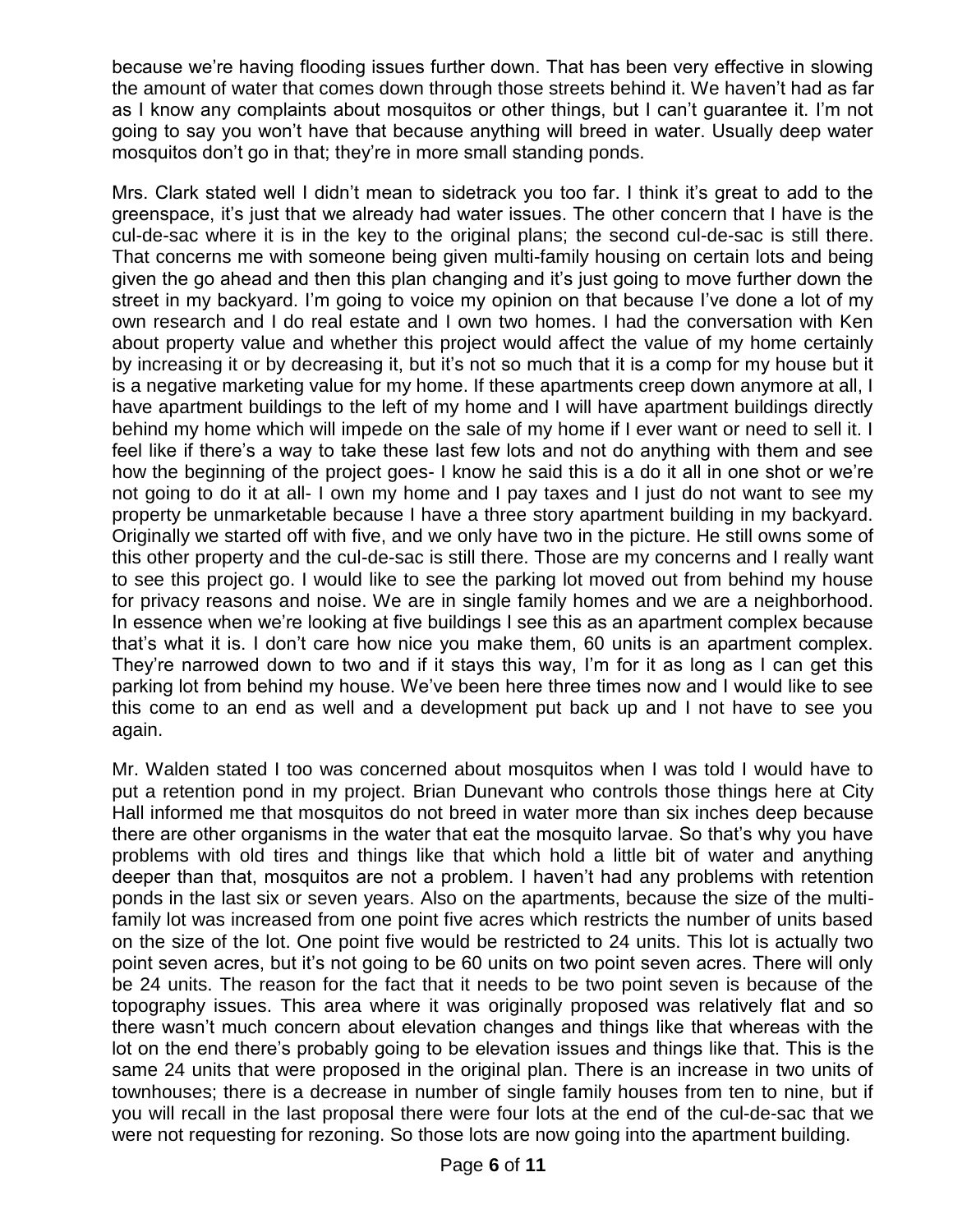Mr. Scearce asked any questions for him? Anyone else wish to speak on the case?

Chairman Scearce closed the Public Hearing.

Mr. Jones stated I have a question for staff. Westmoreland is pretty much a cul-de-sac, has apartments, and single-family housing, right?

Mr. Gillie stated true.

Mr. Jones stated Lady Astor where I live is pretty much one exit on the side, but you've got apartments and both of those have stop signs. Mrs. Clark said something about she was told that there shouldn't be a stop sign over there. There'd just be cars flying out of there.

Mr. Gillie stated no there would be a stop sign on Stewart. The question was can we have a stop sign on West Main and Stewart to alleviate. We cannot install the stop sign on West Main Street. It wouldn't meet the threshold for a stop sign. You also have other issues with cars and the noise. A stop sign on West Main Street at that point is not feasible and would actually create more issues than it resolves. Stewart Street, yes, we will have some sort of traffic control. They won't just have a free range to shoot up Stewart.

Mr. Jones asked has there been any incidents on Westmoreland or Lady Astor with the apartments where the value of single-family homes go down?

Mr. Gillie stated I haven't done the research, but not that I'm aware of. I haven't went back in and tried to pull when they were constructed what the values were at that point versus what the current values are. But to the best of my knowledge, that's a desirable neighborhood for people to live in and we've got realtors here on the Board who could probably speak on this better than I could. I'm not aware that it decreases property values.

Mr. Jones stated one more question. When Mr. Walden started coming, there were many people who opposed when it went to City Council, over the months do you have any idea how many people have been turned in favor of this who were opposed originally that are now when notices are sent out are not sending opposed messages back?

Mr. Gillie stated I did not run the numbers on the past opposition. Today the number of letters has substantially went down from what we had. I think we're down to- you have the numbers in front of you, I'm sorry I gave you my copies.

Mr. Wilson stated it says seven opposed, twelve were not opposed, and 76 total notices were sent.

Mr. Gillie stated that number is substantially lower than what it's been the other times we've sent letters out. Also you can see by the folks that were here, the Vaughan's were not substantially opposed to it but very vocal. I think the work session was effective.

Mr. Jones asked was Mr. DuMont opposed originally?

Mr. Gillie stated originally he checked off the opposed box and then he came in for questions. Now he's sent one back saying he's in favor of it. I didn't put in favor under his comments, but he is in favor of the request.

# **Mr. Bolton made a motion to approve Rezoning Application PLRZ20150000019 as submitted. Mrs. Evans seconded the motion. The motion was approved by a 7-0 vote.**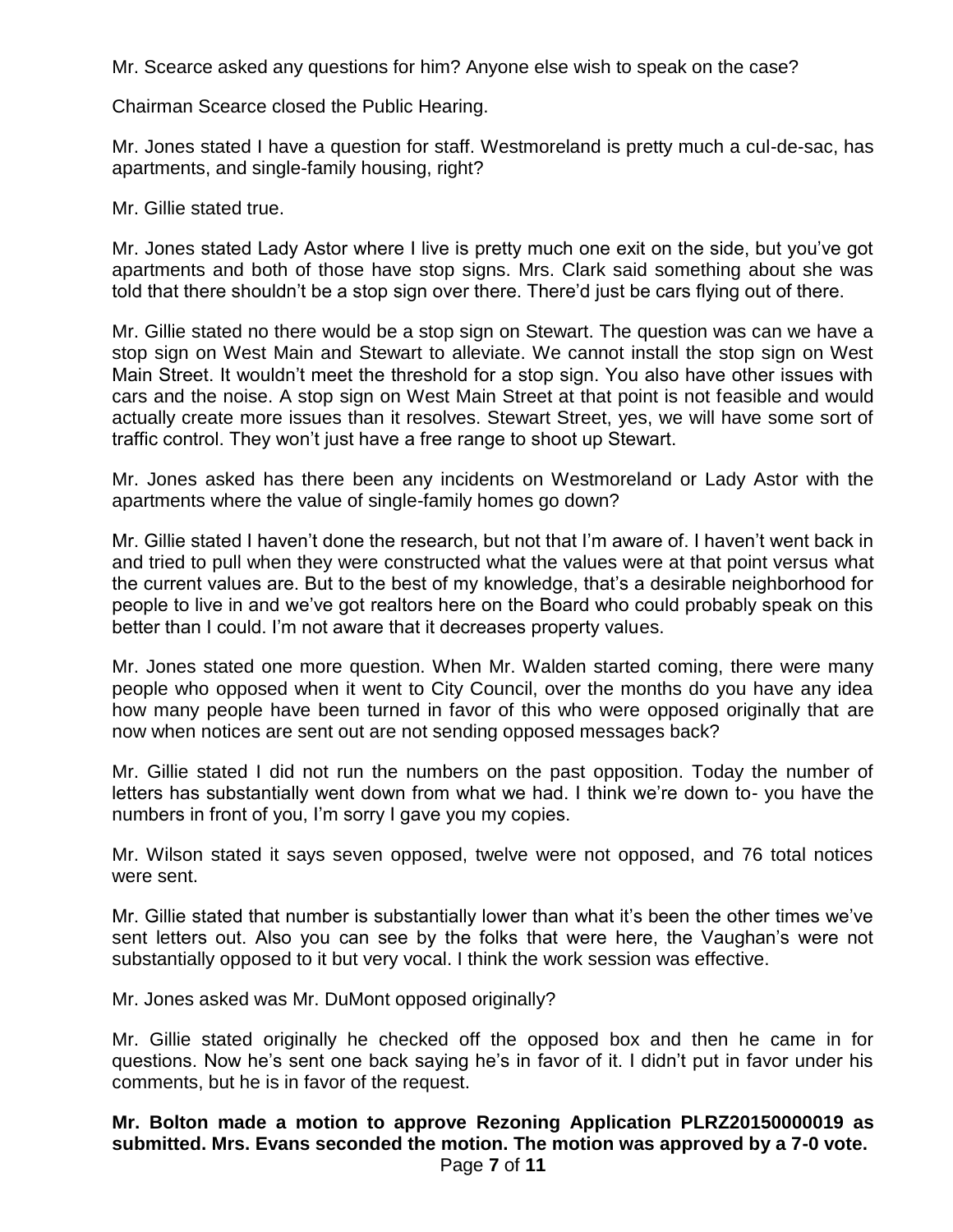**Mr. Bolton made a motion to approve Special Use Permit Application PLSUP20150000020 as submitted. Mr. Jones seconded the motion. The motion was approved by a 7-0 vote.**

*4. Rezoning Application PLRZ20150000021, filed by Keith Walden on behalf of CWC Holdings, requesting to rezone from OT-R, Old Town Residential to A-R, Attached Residential, vacant parcels on the east side of Stewart Street; Parcel ID #s 25089, 25090, 25086, 20418, 25087, 20424, 25088, and portion of 24359 & 21117 otherwise known as Grid 1719, Block 004, Parcels 000018 – 000024, and a portion of 000015 & 0000017, respectively of the City of Danville, Virginia, Zoning District Map. The applicant is proposing to rezone the above-mentioned properties to A-R, Attached Residential in preparation for consolidation and construction of detached single family dwellings.*

*5. Special Use Permit Application PLSUP20150000022, filed by Keith Walden on behalf of CWC Holdings, requesting a Special Use Permit to allow for detached single family dwellings in accordance with Article 3.F; Section C, Item 16 of the Code of the City of Danville, Virginia, 1986, as amended, on the east side of Stewart Street; Parcel ID #s 25089, 25090, 25086, 20418, 25087, 20424, 25088, and portion of 24359 & 21117 otherwise known as Grid 1719, Block 004, Parcels 000018 – 000024, and a portion of 000015 & 0000017, respectively of the City of Danville, Virginia, Zoning District Map.* 

*6. Special Use Permit Application PLSUP20150000023, filed by Keith Walden on behalf of CWC Holdings, requesting a Special Use Permit to allow for a waiver to the minimum district size in accordance with Article 3.G; Section C, Item 22 of the Code of the City of Danville, Virginia, 1986, as amended on the east side of Stewart Street; Parcel ID #s 25089, 25090, 25086, 20418, 25087, 20424, 25088, and portion of 24359 & 21117 otherwise known as Grid 1719, Block 004, Parcels 000018 – 000024, and a portion of 000015 & 0000017, respectively of the City of Danville, Virginia, Zoning District Map. The district size proposed is approximately 1.6 acres where 5 is required.*

Mr. Gillie read the staff report. notices were sent to surrounding property owners within 300 feet of the subject property. responses were opposed; responses were not opposed.

Chairman Scearce opened the Public Hearing.

No one was present on behalf of the request.

Chairman Scearce closed the Public Hearing.

**Mr. Bolton made a motion to approve Rezoning Application PLRZ20150000021 as submitted. Mrs. Evans seconded the motion. The motion was approved by a 7-0 vote.** 

**Mr. Wilson made a motion to approve Special Use Permit Application PLSUP20150000022 with conditions by staff. Mr. Jones seconded the motion. The motion was approved by a 7-0 vote.** 

**Mr. Wilson made a motion to approve Special Use Permit Application PLSUP20150000023 as submitted. Mrs. Evans seconded the motion. The motion was approved by a 7-0 vote.**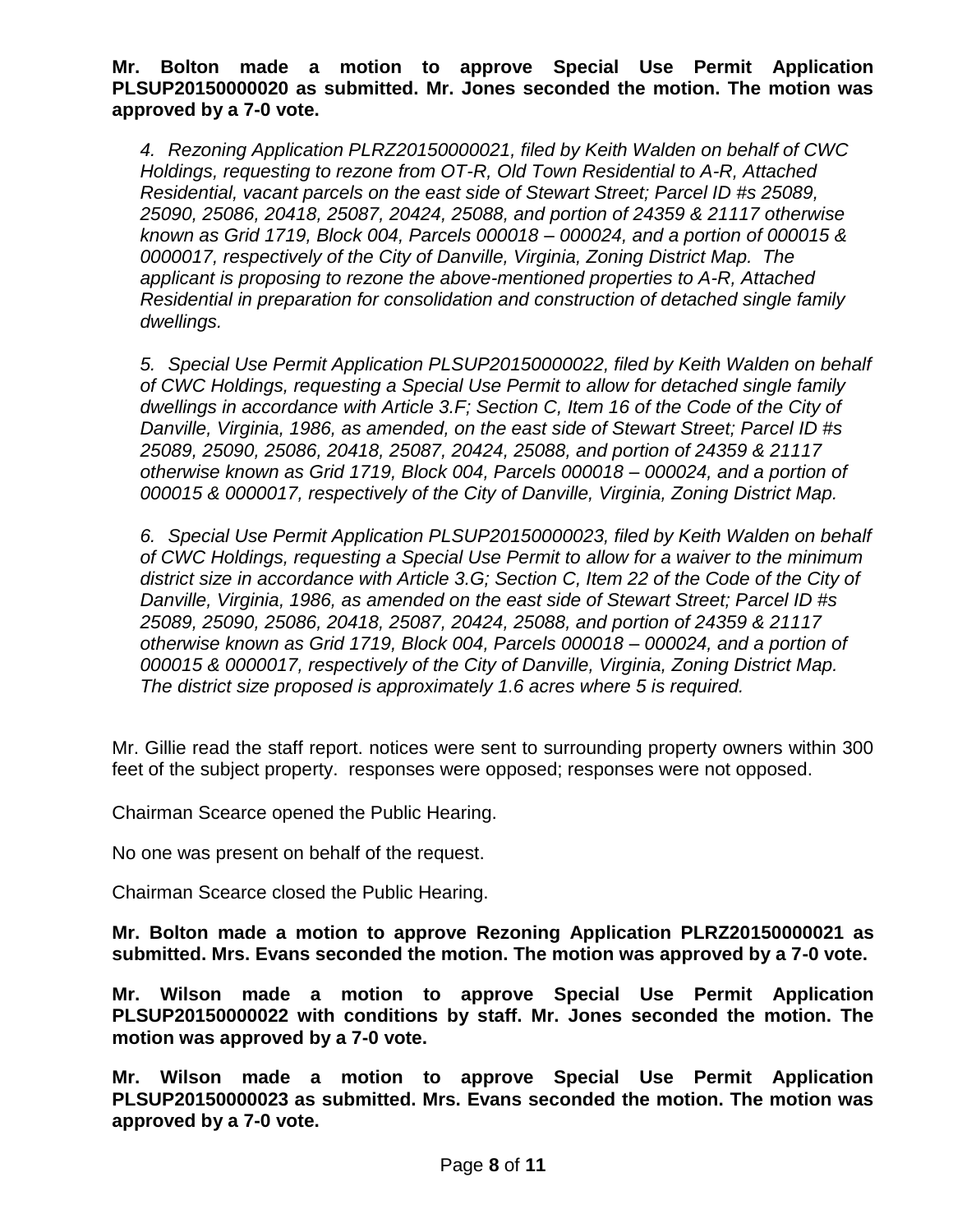*7. Rezoning Application PLRZ20150000024, filed by Keith Walden on behalf of CWC Holdings, requesting to amend the Year 2020 Land Use Plan from USR, Urban Single Family Residential to MR, Multi-family Residential and to rezone from OT-R, Old Town Residential to M-R, Multi-family Residential, vacant parcels on the west side of Stewart Street; Parcel ID #s 23886, 25703, 25542, 20422, 20421, 20420, and a portion of 25074 & 25070, otherwise known as Grid 1719, Block 005, Parcels 0000017 - 0000012, and portions of 000011 & 000010 respectively, and certain vacant parcels on the east side of Stewart Street, Parcel ID#s 24358, 24649, 22513, 22103 and portions of 22104, 21117 and 24359, otherwise known as Grid 1719, Block 004, Parcels 000016-000012, and a portion of 000011, 000015, and 000017 respectively of the City of Danville, Virginia, Zoning District Map. The applicant is proposing to rezone the above-mentioned properties to M-R, Multi-family Residential in preparation for consolidation and construction of 24 units.*

*8. Special Use Permit Application PLSUP20150000025, filed by Keith Walden on behalf of CWC Holdings, requesting a Special Use Permit to allow for a waiver to the minimum district size in accordance with Article 3.G; Section C, Item 22 of the Code of the City of Danville, Virginia, 1986, as amended vacant parcels on the west side of Stewart Street; Parcel ID #s 23886, 25703, 25542, 20422, 20421, 20420, and a portion of 25074 & 25070, otherwise known as Grid 1719, Block 005, Parcels 0000017 - 0000012, and portions of 000011 & 000010 respectively, and certain vacant parcels on the east side of Stewart Street, Parcel ID#s 24358, 24649, 22513, 22103 and portions of 22104, 21117 and 24359, otherwise known as Grid 1719, Block 004, Parcels 000016-000012, and a portion of 000011, 000015, and 000017 respectively of the City of Danville, Virginia, Zoning District Map. The district size proposed is approximately 2.87 acres when 5 is required.*

Mr. Gillie read the staff report. notices were sent to surrounding property owners within 300 feet of the subject property. responses were opposed; responses were not opposed.

Chairman Scearce opened the Public Hearing.

Present on behalf of the request were Mr. Keith Walden and Mr. Gus Dyer.

Mr. Wilson stated I have a couple comments on this one. Just for clarity, you made a switch when you were reading.

Mr. Gillie stated yeah it's no longer four buildings, that was a typo. It's six buildings at the end of the street now; it's no longer four buildings. The four buildings was from the previous staff report when when we had the multi-family units. It's been moved around and I did not catch it.

Mr. Wilson stated I just wanted to draw attention to it and make it absolutely clear. I think one of the things that we need to make sure to honor the neighbors is to ensure that we are talking two units in that placement at the end of the street with that kind of configuration.

Mr. Gillie stated correct. That was staff's mistake in getting all these reports together. We just cut and paste.

Mr. Wilson stated I understand and that's okay. Part of our job is to make sure that's clear so people will understand. What we're doing here is exactly as that drawing presents it.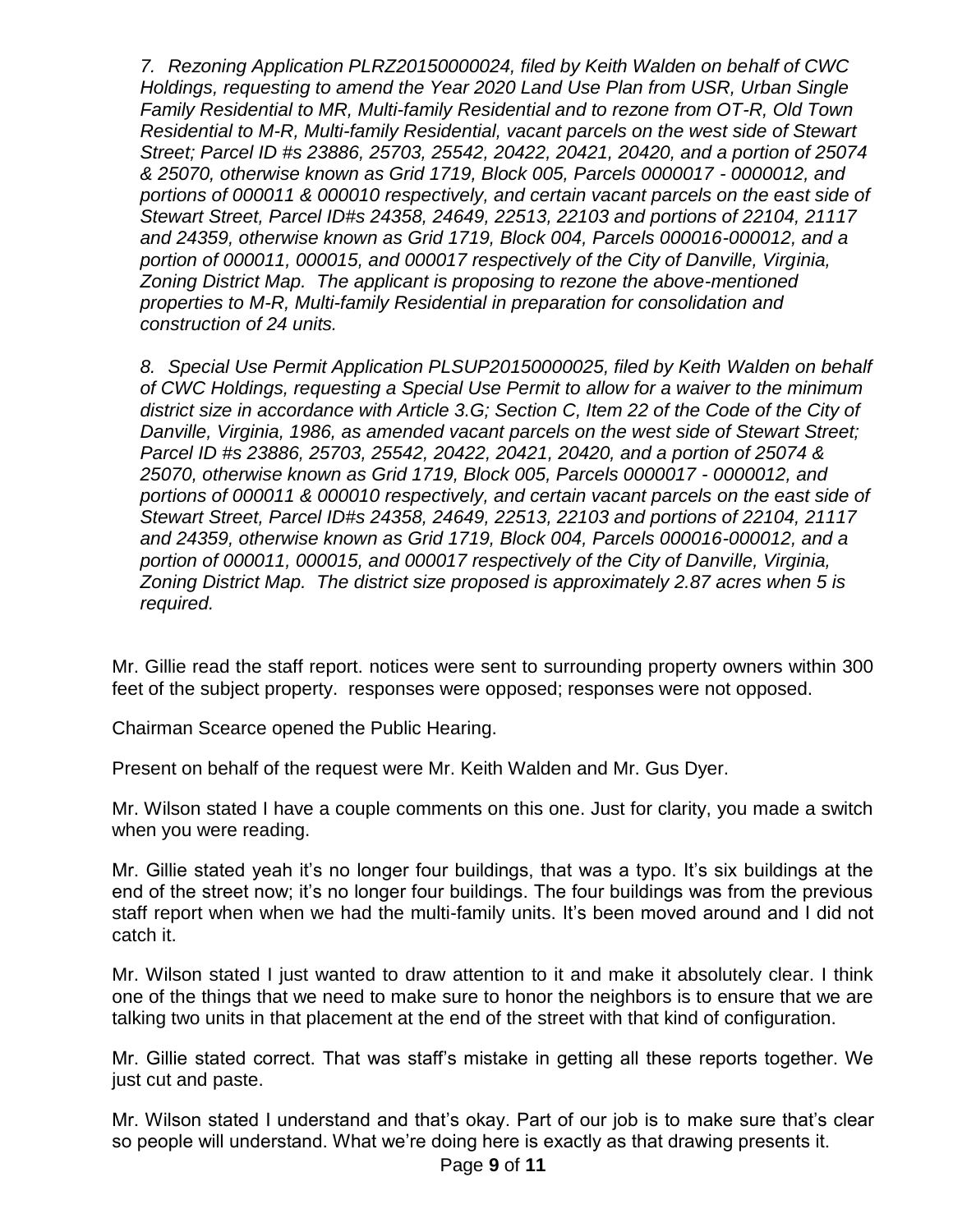Mr. Gillie stated yes. And you could add that condition to the Special Use Permit that it is two buildings and twelve units a piece.

Mr. Wilson asked and Mr. Walden is okay and understands that?

Mr. Gillie stated correct.

Mr. Wilson stated I have just a little procedural question then other than that I'll be quiet. What happens next? Okay, this goes and then they go ahead and develop a plan. What happens next in terms of us? Is there another step in here?

Mr. Gillie stated the next step would be from this body to City Council or the rezoning and special use permit granting. At that point Mr. Walden would hire the engineer then start the preliminary engineer work. Then he would bring back the subdivision plat which would create the various lots for the detached, the attached, as well as the lot for the multi-family and also the dedication for the street right of way. That plat would come back to you for you to allow for the various subdivision lots to be created in that location and the acceptance of the right of way to create that street and that cul-de-sac. So you will get to see this again.

Mr. Scearce asked any other questions?

Mrs. Evans asked Mr. Walden did you explore putting the parking lot behind the apartment buildings?

Mr. Walden stated I'm sure there may be a possibility of putting it behind the buildings. If we did we would have to put the building out closer to West Main.

Mrs. Evans stated I know previously it was an issue about topography and I didn't know if you had explored it.

Mr. Walden stated no not really. It probably could be done but the building would just need to be moved.

Mrs. Evans asked so we're not approving yet exactly where the apartment building is?

Mr. Scearce stated no that would be done when the subdivision plat comes.

Mr. Gillie stated if the building shifted forward and the parking goes around back, then you've got that concern with the storm water. That runoffs got to get collected somewhere. We've got to make sure that it can get into an area where it can be held with that storm water quality and quantity so you're going to see more parking lots shifted uphill basically to allow for gravity to feed that water down. That's something that the engineers are going to have to play around with.

Mr. Jones stated I have a question for Clark. Down at the bottom of Lady Astor, doesn't your mother live there?

Mr. Whitfield stated yes she does.

Mr. Jones asked are those two apartment buildings with twelve units each?

Mr. Whitfield stated I think they're ten units each.